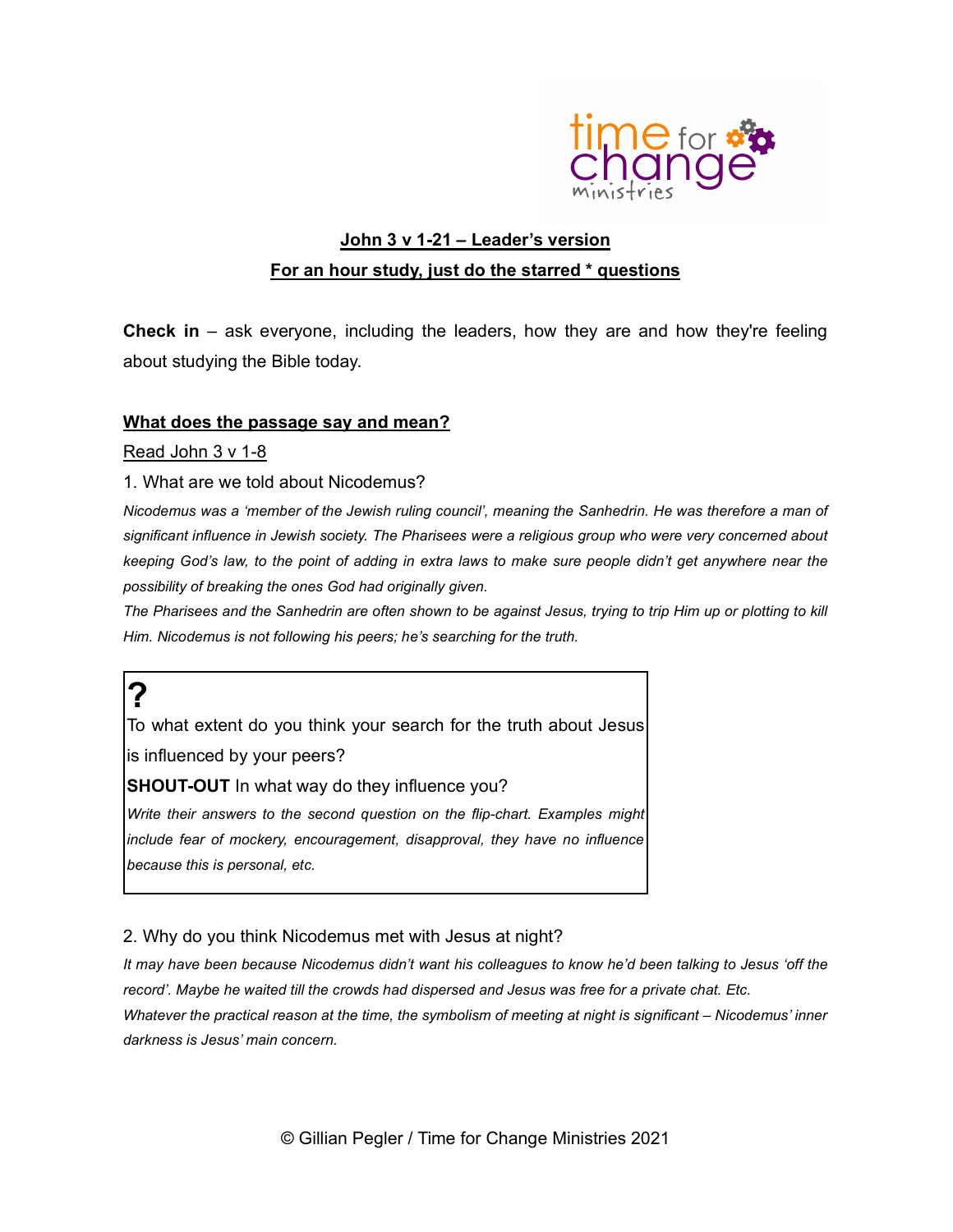#### 3. According to Nicodemus, what do the Pharisees know about Jesus? (v2)

They recognise Him as a Rabbi (teacher) who has 'come from God'. They recognise Jesus' miracles as signs from God, believing that God is 'with Him' rather than that He is God. They are spiritually blind – they can't see that He is the fulfilment of OT prophecies about a coming King who would rule over Israel with justice and righteousness.

Nicodemus seems to have come because he wants to know how to correctly interpret these signs.

#### Questions 4-6 are **SELF-DIRECTED QUESTIONS**. Let the group work on them in pairs

4. **SDL** Read v3-4. What does Jesus say and what does Nicodemus think He means?

Jesus says that we need to be born again to enter the kingdom of heaven. He's explaining that belonging to the kingdom of heaven is not our right; not even for Nicodemus as a Jew – it requires spiritual rebirth. Nicodemus takes Jesus' words literally, not spiritually.

#### 5. **SDL** Read v5-8. What do you think Jesus means?

Let the group have a go and then help them to understand. It's a difficult passage for someone who hasn't studied it before!

V5-7 – 'flesh gives birth to flesh' refers to our physical birth. The kingdom of God is a spiritual kingdom and in order to enter it we need to be spiritually reborn, i.e. be born 'of the Spirit'.

V8 – a word-play on the Greek word pneuma (meaning wind, breath or spirit) and the Hebrew word ruach (meaning wind, breath or spirit).

#### 6. SDL How does Nicodemus respond in v9? Has he understood Jesus?

Either he doesn't understand at all, or he's asking how to be born again of the Spirit (v15, when Jesus explains how to be born again, implies it's probably the latter).

Nicodemus' question might be reassuring to those who are struggling to understand the passage!

7. Why do you think Jesus expects Nicodemus to understand? (v10) What sources of information did Nicodemus have about the coming King?

He had seen (or heard about) Jesus' miracles and heard His teaching. More than that, he had the entire Jewish Scripture (our OT) which points to the coming King and kingdom.

Nicodemus, a Pharisee and teacher should have understood the basic requirement of being born 'of the Spirit' in order to enter the kingdom of God.

#### 8. Read v11-12. What response does Jesus seem to expect from His teaching?

('We' refers to Jesus and God the Father). On the assumption that people recognise Jesus' divinity, He expects them to believe His teaching. But, He says, they don't even believe Him when He explains the basics.

© Gillian Pegler / Time for Change Ministries 2021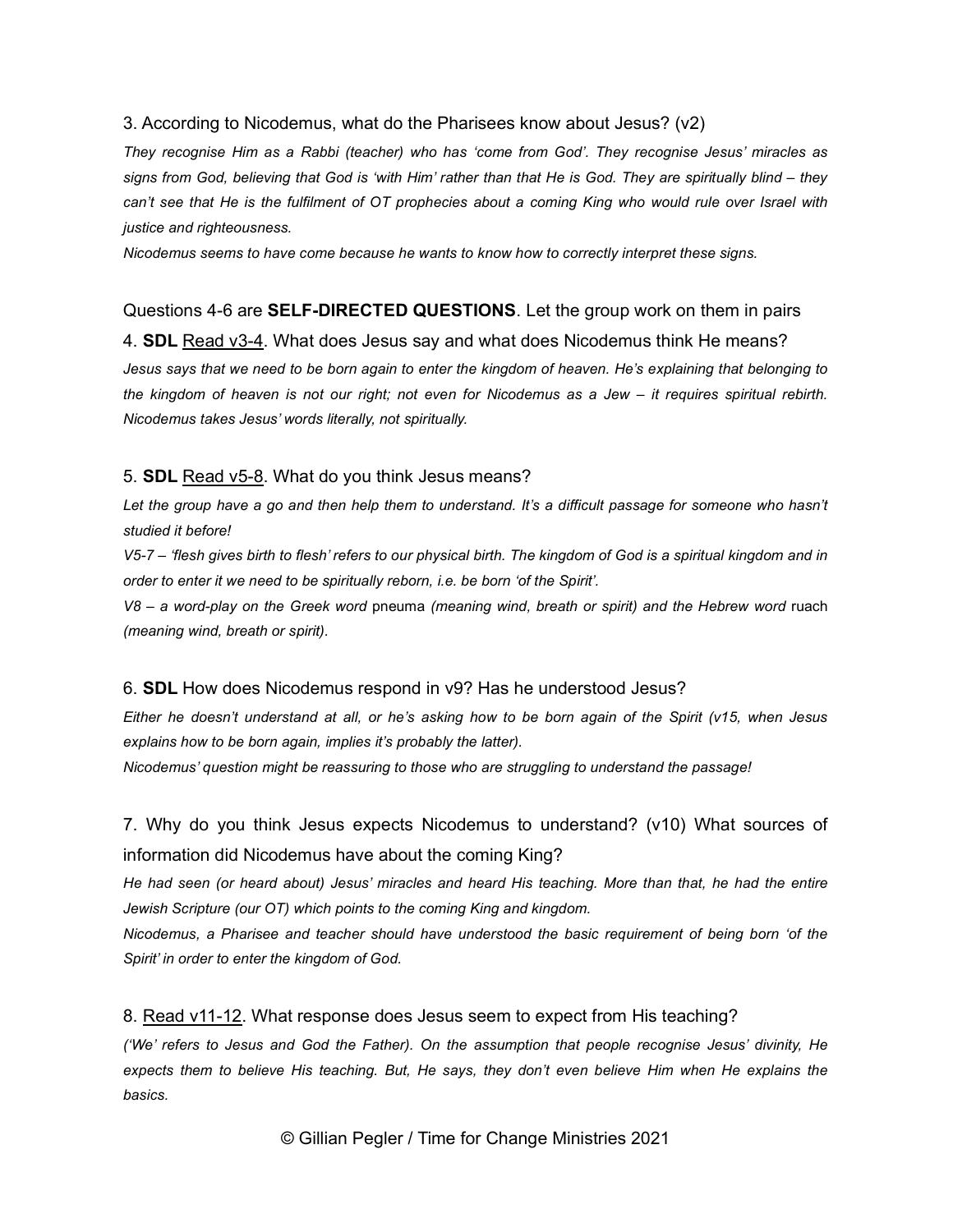9. Read v 13-15. Jesus starts to teach some 'heavenly things'. What is His qualification for doing this? (v13)

He is the only human being who has been in heaven and come to earth!

10. The reference to the snake in the desert relates to Numbers 21 v 8-9, when God's people had been rescued from slavery in Egypt and were on their journey in the desert. They sinned by complaining about the journey and the food God had provided. In judgement, God sent venomous snakes which bit the people and killed them. When the Israelites repented, God told Moses to make a bronze snake and hold it up for the people to see. When someone was bitten by a snake, they looked (with faith in God's power to heal) at the bronze snake and lived.

With this in mind, what does Jesus mean when He says in v14-15 that 'the Son of Man must be lifted up, that everyone who believes in him may have eternal life'?

Jesus' reference to the Son of Man being lifted up refers to His crucifixion. 'This was God's way of teaching the Israelites that healing and salvation come through trusting in God and looking at the one he has lifted up.'<sup>1</sup> . Everyone who believes that Jesus has paid the penalty for their sins on the cross will have eternal life. Jesus is telling Nicodemus that faith in Him and in His sacrificial death is the only way to be saved.

11. Read John 3 v 16. Why did God give His only Son to die on a cross?

It's important that we take this very well-known verse in context – it directly follows v15 and leads to v17! Take some time to work through each phrase in v16 – consider God's immeasurable and unconditional love, Jesus' obedience and sacrifice and God's gift of eternal life when we trust and believe in Jesus.

12. Read v17-18. Jesus describes only two states that a person can be in. What are they and what do they hinge on?

Condemned (to death, by our sin) and saved (from the power of sin and death). It all hinges on our response to Jesus.

13. Read v19-21. Jesus moves into language of light and darkness. Who or what do the light and darkness represent?

Point back to v1 and remind the group that this conversation between Jesus and Nicodemus is taking place in the dark.

In context, we can see that the light represents Jesus, the Word of God. The darkness is our sinfulness and our lack of recognition of it.

<sup>&</sup>lt;sup>1</sup> Moody J (2017) John 1-12 For You, New Malden: The Good Book Company, p59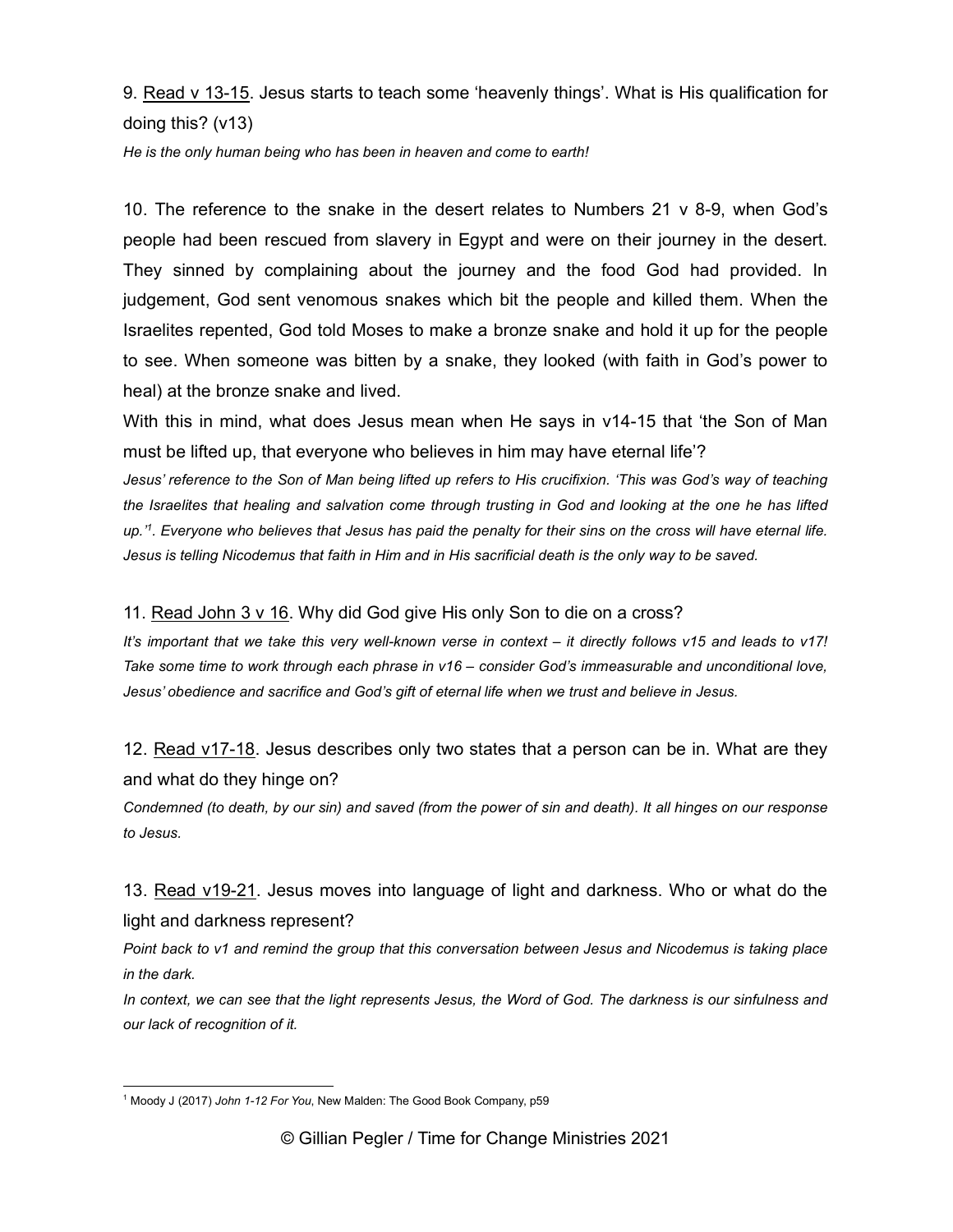14. Why do people love the darkness and hate the light? Can you associate with this?

We love the darkness because we are sinful. At heart, we want to do things our own way in our own time and for our own interests.

Unrepentant sinners hate the light (of God's word, i.e. Christ) because it exposes sin – we become aware of how God sees our sin and we cannot deny it's place in our lives. This is a profoundly uncomfortable experience. In rejecting the light, we reject forgiveness and salvation.

15. How do people who love the truth (God's word) feel about the light? (v21)

People who 'live by the truth' or 'live in the light of God's word' actively seek out the light of God's word and are guided by it. They want to know how to live God's way and so want to recognise their sin (this doesn't mean the process is any less uncomfortable!).

16. In what way is Jesus described in John 1 v 4-5? What does He do?

Life is in Him and that life is the light of men – in short, Jesus is described as 'light'. He shines in the darkness of our lives.

17. Read John 19 v 38-42. What does this imply about the outcome of Jesus' conversation with Nicodemus in the darkness in chapter 3?

It implies that Nicodemus had made some level of response to Jesus - he certainly hadn't rejected Him outright.

Can you associate with this description of Jesus as light in the darkness of your life? Can you explain what difference this makes?

?

Check out – ask everyone, including leaders, how they found the study and if they are safe to go back to the cell.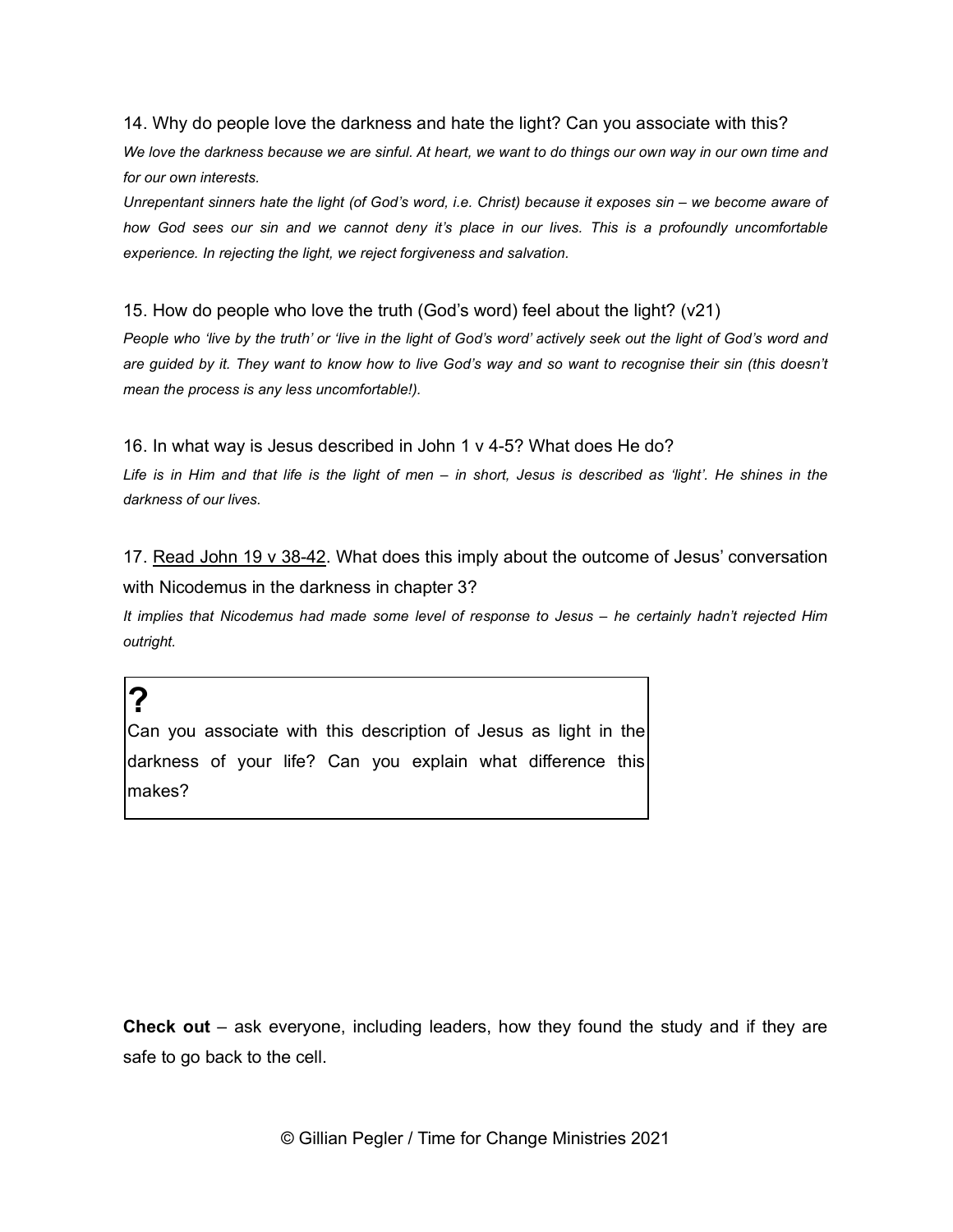

### John 3 v 1-21

### What does the passage say and mean?

Read John 3 v 1-8

1. What are we told about Nicodemus?

?

To what extent do you think your search for the truth about Jesus is influenced by your peers?

In what way do they influence you?

2. Why do you think Nicodemus met with Jesus at night?

3. According to Nicodemus, what do the Pharisees know about Jesus? (v2)

4. Read v3-4. What does Jesus say and what does Nicodemus think He means?

5. Read v5-8. What do you think Jesus means?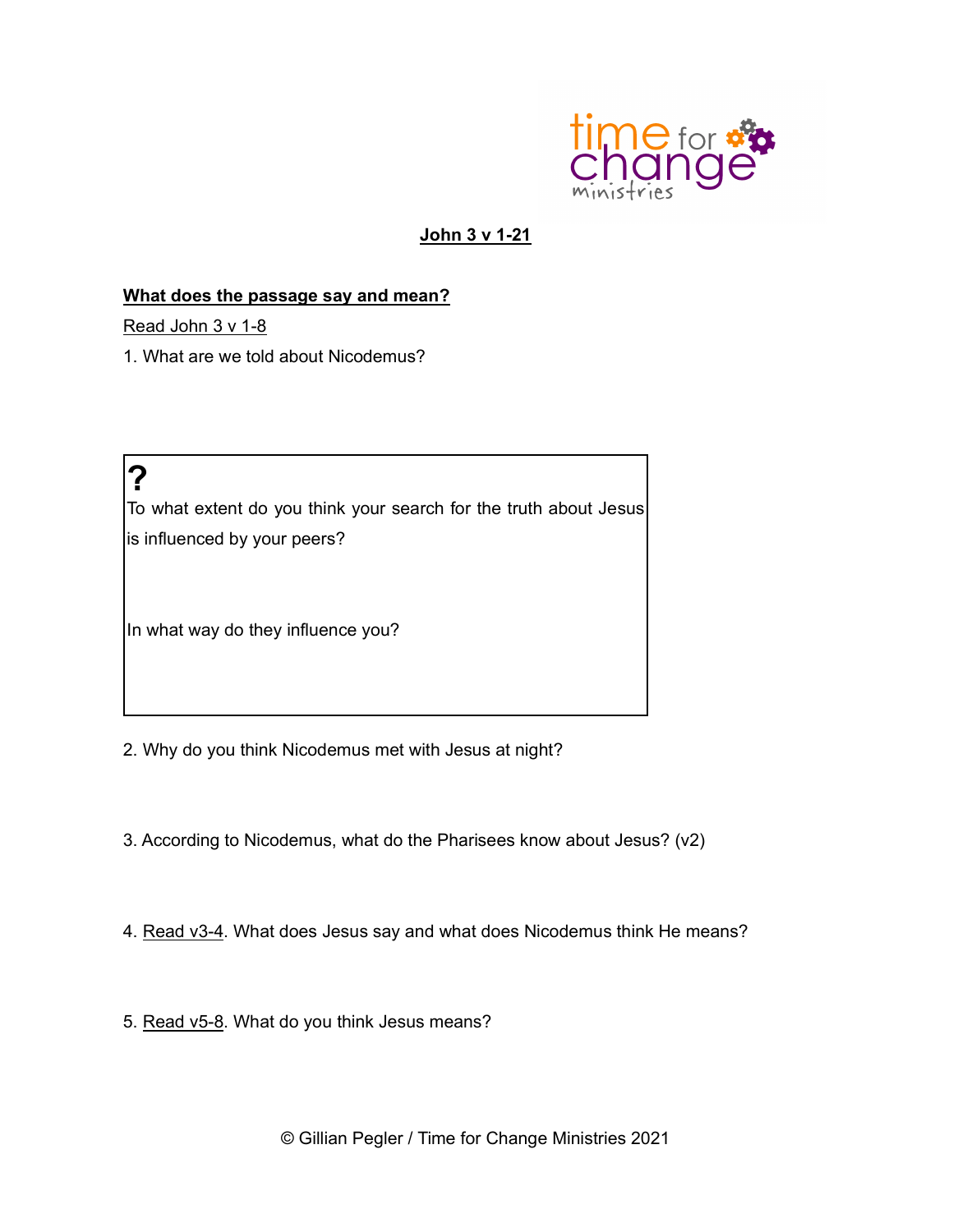6. How does Nicodemus respond in v9? Has he understood Jesus?

7. Why do you think Jesus expects Nicodemus to understand? (v10) What sources of information did Nicodemus have about the coming King?

8. Read v11-12. What response does Jesus seem to expect from His teaching?

9. Read v 13-15. Jesus starts to teach some 'heavenly things'. What is His qualification for doing this? (v13)

10. The reference to the snake in the desert relates to Numbers 21 v 8-9, when God's people had been rescued from slavery in Egypt and were on their journey in the desert. They sinned by complaining about the journey and the food God had provided. In judgement, God sent venomous snakes which bit the people and killed them. When the Israelites repented, God told Moses to make a bronze snake and hold it up for the people to see. When someone was bitten by a snake, they looked (with faith in God's power to heal) at the bronze snake and lived.

With this in mind, what does Jesus mean when He says in v14-15 that 'the Son of Man must be lifted up, that everyone who believes in him may have eternal life'?

11. Read John 3 v 16 Why did God give His only Son to die on a cross?

12. Read v17-18. Jesus describes only two states that a person can be in. What are they and what do they hinge on?